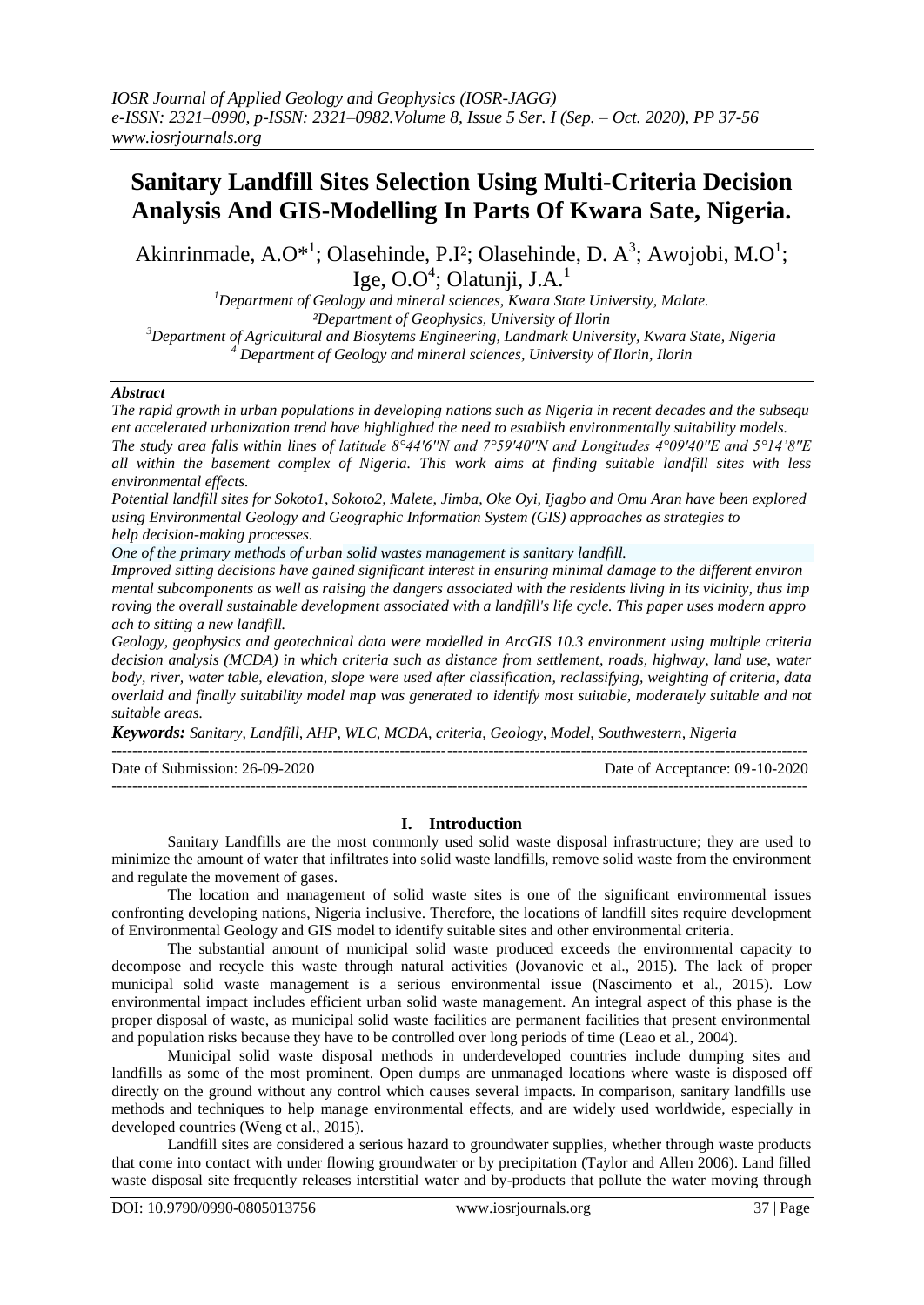the deposit, as well as liquids that contain several distinct organic and inorganic compounds at the lower part of the deposit and flow into the soil, affecting its chemical and physical properties. (Al-Yaqout & Hamoda, 2003).

Many waste management aspects have the possibility to pollute the environment including waste collection, storage, treatment, handling and disposal. Uncontrolled groundwater also has the tendency to pollute the environment, as it is hard to control the leachate migration that occurs at landfill sites, and may end up polluting groundwater and causing wider issues.

The arrival of extremely advanced computerised GIS software, hardware, digitized map data and satellites and other remote detectors that help define forms of infrastructure and land use has impressively increased GIS' potential to help develop a more systematic framework to landfill site selection. Preferably, such technique should combine computer controlled GIS and the methodologies of geotechnical site investigation (Allen et al. 1997).

The integration of GIS and AHP is a vital tool for solving the problem of landfill site selection since GIS offers efficient data handling and presentation, AHP gives a comprehensive ranking of possible landfill areas based on a variety of criteria (Sener et al., 2006).

The development of the geospatial environment model was driven by the need to classify sites with suitable geological materials in order to reduce possible risks of water pollution by landfill leachate and to build a systematic approach to landfill site selection with a view to promoting public trust and integrity of the site selection process using innovative procedures.

## **II. Study Area Description**

The locations of the region under study are Sokoto1, Sokoto2, Malete, Jimba, Oke Oyi, Ijagbo and Omu Aran Southwest Nigeria as shown in Figure 1.

The study region climate usually switches with the dry one and rainy season with an annual average rainfall of between 1270 mm and 1524 mm between April and October and a monthly temperature of around 32 ° C in March and around 25 ° C in October (Meteoblue, 2018).

The population of the region is rapidly increasing according to the 2016 estimates, the 3,192,893 Nigeria Population Forecasts (National Population Commission and National Bureau of Statistics, *2016*) among these, 81.17 percent were inhabitants among urban areas. Approximately 1500 tons of waste is generated daily in this area, but the major issue here is the inaccessibility of the disposal sites. Thus, this part of Nigeria is a major issue of waste management.



**Figure 1:** Topographical Map of the study area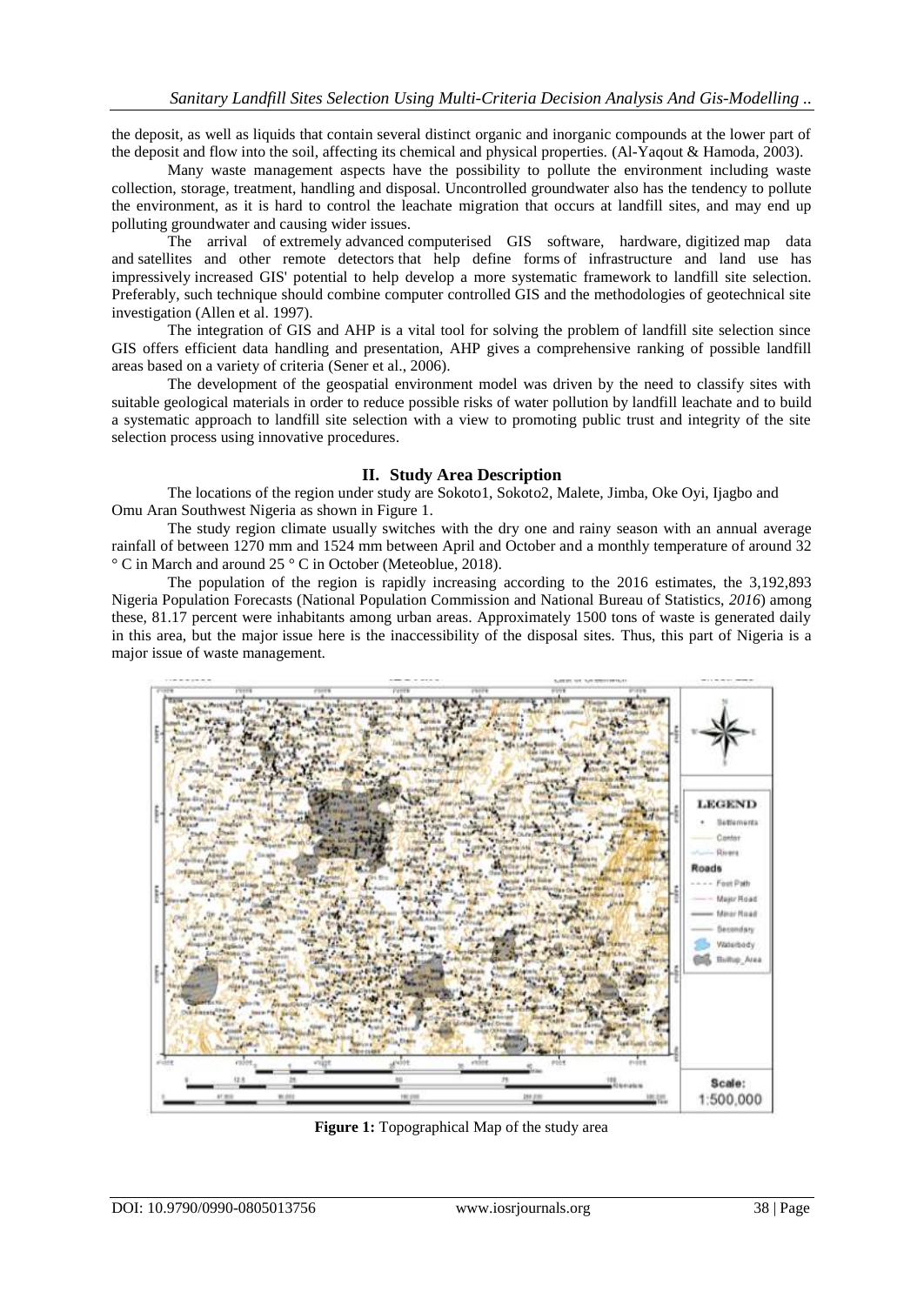### **III. Geology Of The Area**

The area of study falls within Nigeria's basement complex as shown in figure 2. The information obtained from the geological mapping shows that three types of rock, namely Granite Gneiss, Biotite Gneiss and Migmatite, underlie the region. The detailed geology can be divided into two, which are surface and subsurface geology. The surface geology ranges from clay, lateritic soil and the crustal top layer. This differs from place to place but in most places, the lateritic soil obscure most of the underlying geology of the region.

The geological map of the area was compiled from field mapping data, literature reports, maps obtained from Nigeria Geological Survey Agency and IKONOS imagery. The prepared geology map was scanned, processed, and digitized. A database was developed, and added to the map, including lithology, icon and interpretation. There are different lithologies in the sampling sites, and a database is prepared in the GIS environment which includes icon, lithology and interpretation. The lithologies were grouped and graded for a landfill site according to their adequacy as shown in Table 1. The lithology vector map is then transformed to a raster map for analysis to be completed. The diagram for the raster appears in Figure 2.



**Figure 2:** Geological Map of Study Area. Modified from IKONOS Imagery 2018, Field mapping, Geological map of Kwara State, NGSA, 2017

The dominant rock type are Migmatite Granite Gneiss, Porphyroblastic Gneiss and Biotite Granite with coarse to medium grained texture as shown in figure 2. According to EPA., 2006. Granite rock highly suitable, Migmatite-Gneiss complex fairly suitable and Quartzite has lowest degree of suitability for Landfill. All sites mapped met Geological requirement for sanitary landfill as shown in table 1

|                |                 | <b>Table 1: Rock Suitability Level</b> |                          |
|----------------|-----------------|----------------------------------------|--------------------------|
| <b>SITE</b>    | <b>LOCATION</b> | <b>ROCK</b>                            | <b>SUITABILITY LEVEL</b> |
| S1&2           | <b>SOKOTO</b>   |                                        |                          |
|                |                 | Migmatite                              | <b>Highly Suitable</b>   |
|                |                 | <b>Granite Gneiss</b>                  |                          |
| S3             | <b>MALETE</b>   |                                        |                          |
|                |                 | Migmatite                              | <b>Highly Suitable</b>   |
|                |                 | <b>Granite Gneiss</b>                  |                          |
| S <sub>4</sub> | <b>OKE OYI</b>  |                                        |                          |
|                |                 | <b>Biotite Granite</b>                 | <b>Highly Suitable</b>   |
|                | 2               | <b>Granite Gneiss</b>                  | <b>Highly Suitable</b>   |
|                | 3               | Porphyroblastic Gneiss                 | Moderately suitable      |
| S <sub>5</sub> | <b>JIMBA</b>    |                                        |                          |
|                |                 | <b>Granite Gneiss</b>                  | <b>Highly Suitable</b>   |
|                | 2               | Honrnblend<br><b>Biotite</b><br>and    | Moderately suitable      |

.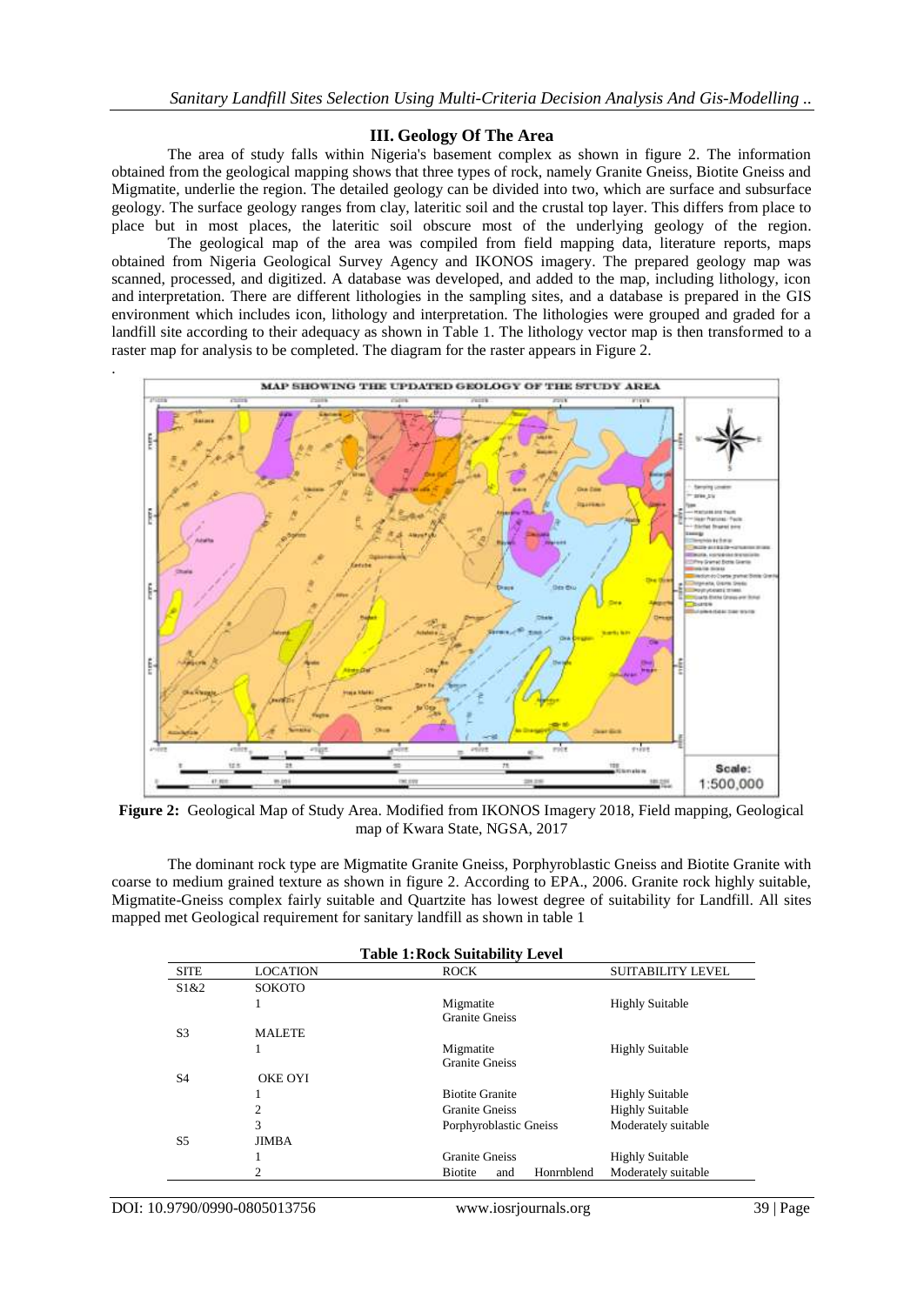|    |                 | Gneiss                                                                              |
|----|-----------------|-------------------------------------------------------------------------------------|
| S6 | <b>OMU ARAN</b> |                                                                                     |
|    |                 | <b>Migmatite Granite Gneiss</b><br><b>Highly Suitable</b>                           |
|    |                 | <b>Highly Suitable</b><br><b>Granite Gneiss</b>                                     |
|    | 3               | Least suitable<br><b>Ouartzite</b>                                                  |
| S7 | <b>IJAGBO</b>   | <b>Biotite Gneiss</b>                                                               |
|    |                 | <b>Biotite</b><br>Moderately suitable<br><b>Biotite</b><br>and<br>Hornblende Gneiss |

### **IV. Materials And Methods**

The first activity was to identify the maps and site data to be evaluated as shown in Figure 3 which comprises the topographic map, spatial data, hydrological map, geological map, remote sensed image. The topographic map helps to show if the terrain is undulated or flat, and to identify the locations and roads that lead each site. The geological map helps to understand the types of rock present in the region and the way they were formed. IKONOS satellite was used to acquire satellite imagery for entire area; this helps to identify outcrops, built-up area, water body, geomorphology, slope, road network and environmental features, spatial data used for sanitary landfill modelling are shown in table 2. The satellite image was analyzed and interpreted along with the geological map of the region using ERDAS IMAGINE 2014 & ArcGIS 10.3 However, the interpretation of satellite imagery only applies to those features which develop recognizable environmental parameters, geomorphic and geological feature; the soil map was used to derive the types of soil in the study region. The main goal of the selection process for landfill sites is to ensure that the disposal facility is situated at the best possible location with very little effect on the environment or the community. A comprehensive assessment process is needed for a sanitary landfill site to identify the best disposal location available that meets the standards of environmental laws and best minimizes economic, environmental and health. The Data Acquisition and Processing used for this modelling is shown in figure 3.



**Figure 3:** Data Acquisition and Processing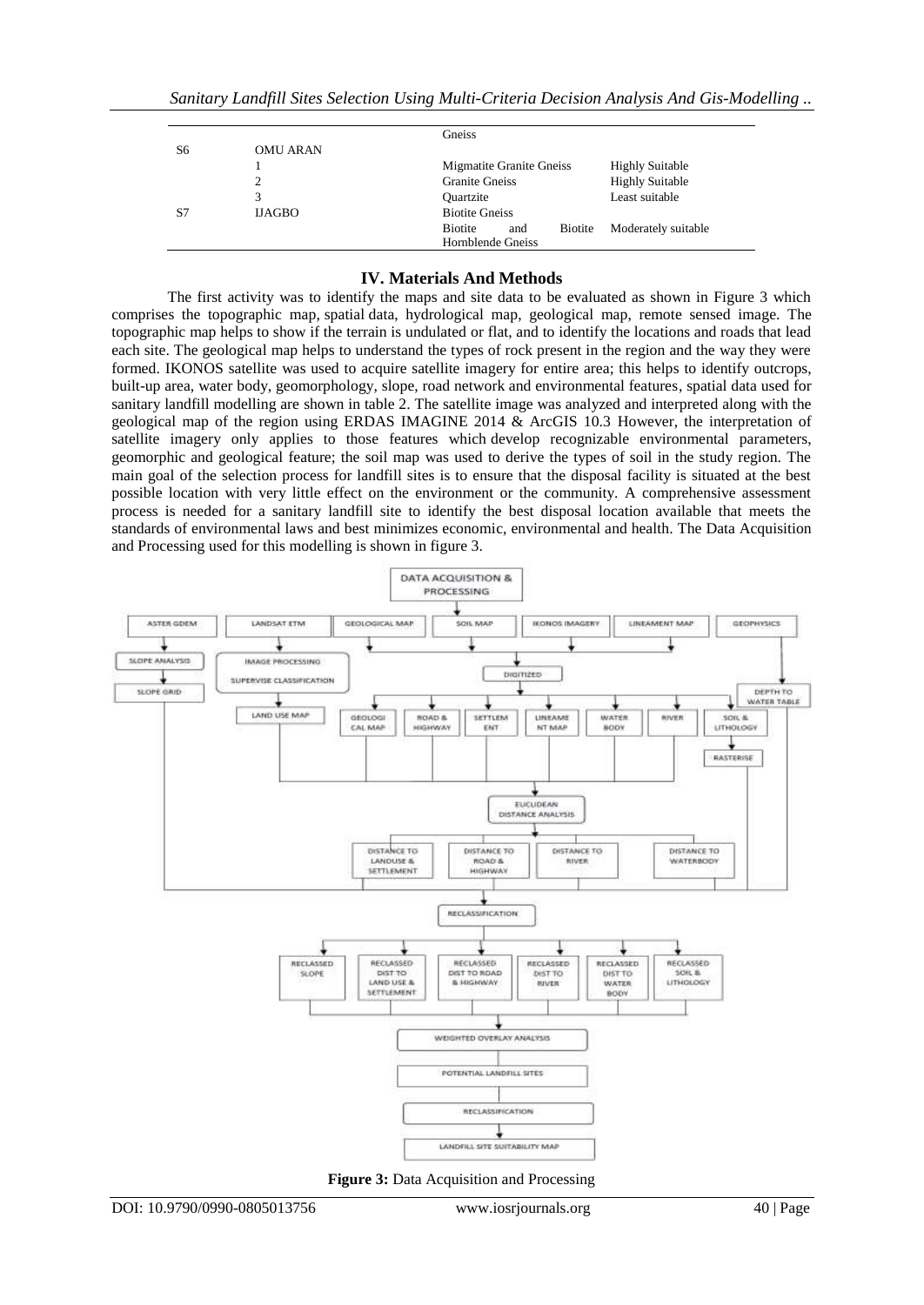### **4.1 Data Acquisition for GIS Database**

The materials used for this work are IKONOS Imagery, Toposheets – RO1C07 to R18C13 (scale - 1:50,000), LANDSAT IMAGERY+ (2017, 28.5m resolution, path and row wrs2 190, 53) as shown in table 2. The ASTER imagery of high resolution covering the study region was also used in the research to generate elevation and slope of the study area. Geological data of the areas was collected during geological field work, satellite imagery and from Nigeria Geological Surveys agency from which the local geology of the study areas was derived and updated.

Soil data was collected during site investigation and used together with Soil map to derive the soil types in the region. Topographic map at a scale of 1:50,000 were used to derive the river system of the study region. IKONOS data of the study region was used to derive the built-up area, roads and also to confirm water systems within the study region.

| S/n | Data                   | Source      | Year      | <b>Resolution</b> | <b>Relevance</b>             |
|-----|------------------------|-------------|-----------|-------------------|------------------------------|
|     | Ikonos Imagery         | Sat Imaging | 2017      | 90 <sub>m</sub>   | 2D Base Map                  |
|     | <b>LANDSAT ETM</b>     | USGS        | 2016/2017 | 28.5m             | Land use cover               |
|     | <b>ASTER DEM</b>       | Sat Imaging | 2017      | 30.0 <sub>m</sub> | 3D Image                     |
|     |                        |             |           |                   | (Terrain Analysis)           |
| 4   | Geological map         | <b>NGSA</b> | 2017      | Ni1               | Base Map                     |
|     | Aeromagnetic map       | <b>NGSA</b> | 2017      | Ni1               | Inclination, Lineation fault |
| 6   | Topographical map      | OSGF        | 2017      | Ni1               | Base Maps                    |
|     | Drainage map           | OSGF        | 2017      | Ni1               | Drainage                     |
| 8   | Soil map               | Field work  | 2017/2018 | Nil               | Soil distribution            |
|     | <b>GPS</b> coordinates | Field       | 2017/2018 | 3m                | <b>Location Cordinates</b>   |

#### **Table 2: The Adopted Data and their Properties**

#### **4.2 Data Selection for environmental decision factors**

The spatial database used in the Environmental Suitability Model for waste disposal utilized in part of south-western Nigeria was generated using a wide range of sources including geologic, soil, geophysics, environmental field data, geomorphologic and hydrologic data of different scales (Table 3). However, using ERDAS IMAGINE 2014 & ArcGIS 10.3 Model Builder as a starting point for the Analytical Hierarch Process and MCDA: multiple criteria decision analysis, all data layers were processed, modified, evaluated and visualized. Model Builder is an ArcGIS integral part that encrypts complex GIS operation segments into a simple graphic model from which several GIS operations are perform. Also WGS 1984 UTM zone 31N was used to geo-referenced the data layers.

|                | Table 3: Field and Spatial data used for sanitary landfill Modelling |                                          |                                                     |                                                  |                    |                               |      |
|----------------|----------------------------------------------------------------------|------------------------------------------|-----------------------------------------------------|--------------------------------------------------|--------------------|-------------------------------|------|
| S/N            | <b>Factors</b>                                                       | Sub-factors                              | <b>Sources</b>                                      | <b>Information Used</b><br>to create layers      | Format             | Scale or<br><b>Resolution</b> | Date |
| $\overline{1}$ | Geology                                                              | Distance to<br>Faults<br>Rock Exposure   | Aeromagnetic Survey<br>Ikonos Imagery/Field         | <b>Structures</b><br>Geological/<br>Geotechnical | Digital<br>Digital | 1:500,000                     | 2017 |
|                |                                                                      |                                          | Mapping                                             |                                                  | Digital            |                               |      |
|                |                                                                      | Porosity                                 | Geophysical Survey                                  | Lithology                                        |                    |                               |      |
| 2              | Geotechnica<br>$1/S$ oil                                             | Type of Soil                             | Field work and<br>Geotechnical Lab test             | Type of Soil                                     | Digital            | 1:500,000                     | 2017 |
| 3              | Geomorphol<br>ogy                                                    | Slope                                    | <b>ASTER Image</b>                                  | Elevation                                        | Digital            | 1:500,000                     | 2017 |
| 4              | Water-<br>Surface                                                    | Distance to<br>Rivers                    | <b>Hydrology Report:</b><br>Ikonos Image            | River, stream and<br>Dams                        | Digital            | 1:500,000                     | 2017 |
| 5              | Water-<br>Undergroun                                                 | Distance to Wells<br><b>Aquifer Flow</b> | <b>Hydrology Report</b><br><b>Field Geophysical</b> | <b>Aquifer Flow</b><br><b>Classes</b>            | Digital            | 1:500,000                     | 2018 |
|                | d/Geophysic<br>S                                                     | Aquifer<br>Vulnerability                 | survey                                              | Aquifer<br>Vulnerability                         | Digital            |                               |      |
|                |                                                                      |                                          |                                                     | <b>Classes</b>                                   | Digital            |                               |      |
| 6              | Road                                                                 | road                                     | <b>IKONOS</b>                                       | Road Network                                     | Image              | 1:500,000                     | 2017 |
| $\overline{7}$ | Build-up<br>Area                                                     | Build-up area                            | <b>IKONOS</b>                                       | Settlement, land<br>use and water body           | Image              | 1:500,000                     | 2017 |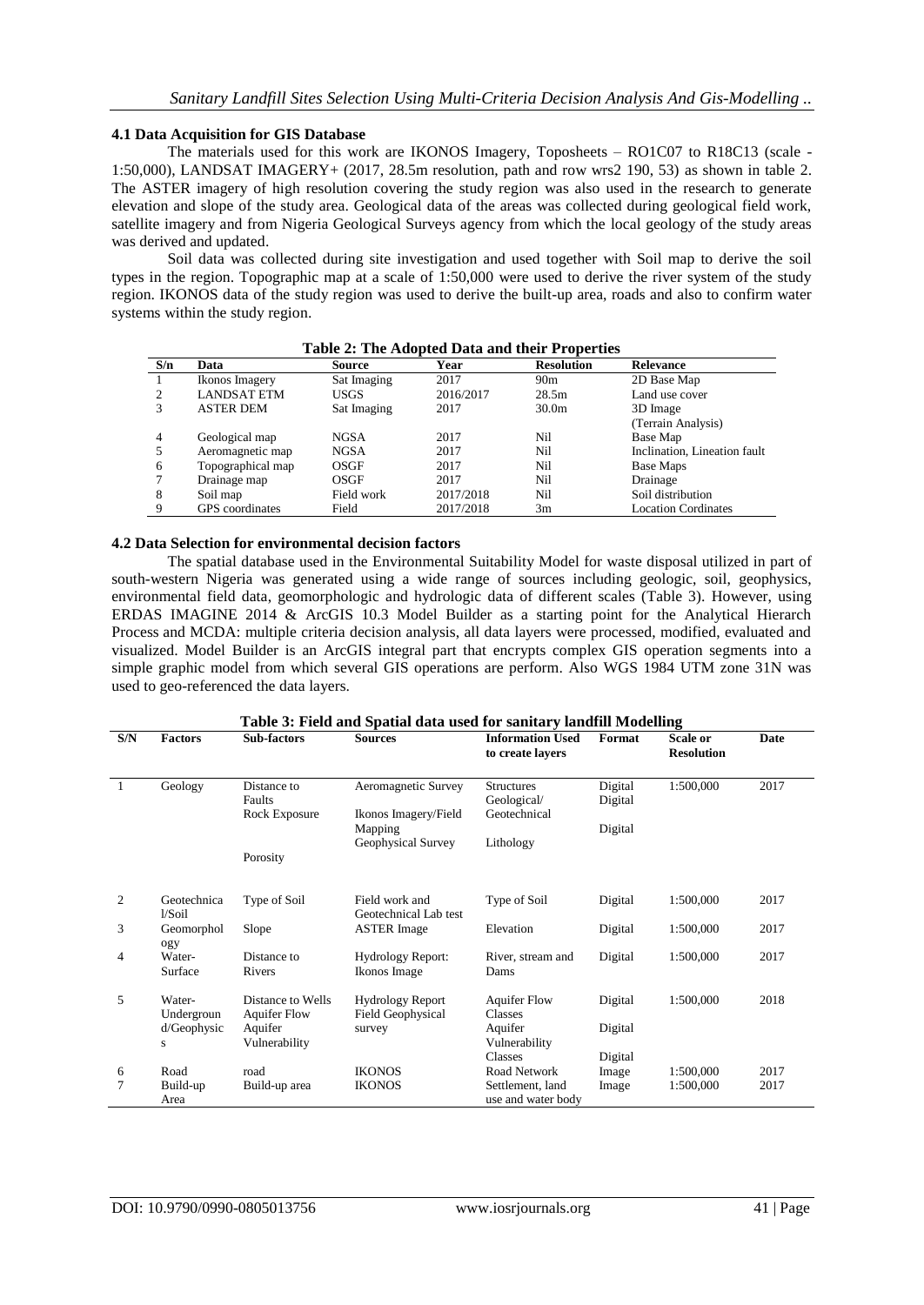### **4.3 Definition of Classes, Rating and Ranking**

Each of the eighteen sub - categories used in the ESM; Environmental Suitability Model for sanitary landfill was subdivided into groups. Every class has been graded on a scale from one to ten, with one representing the lowest suitability level and ten representing the highest suitability level for environmental effects.

The rating interval between one and ten was chosen based on previous scales used by Hughes et al., 2005; as well as based on reviewed literature. In addition, the importance for each class may differ depending on the region of interest and particular area features (Al-Hanbali, et al., 2011). In this analysis the classes were allocated taking into account the related conditions in the research area and the reviewed literature (Table 4).

|      |                                | radio 4. Environmental Criteria for Duffer Zones rating meet van      |
|------|--------------------------------|-----------------------------------------------------------------------|
| S/NO | <b>CRITERIA</b>                | <b>RECOMMENDATIONS</b>                                                |
|      | (with respect to distance)     | (With References)                                                     |
| 1    | <b>LAKE</b>                    | $> 60$ m (Nathanson, 2000)                                            |
|      |                                | $\geq$ 300m (Keller, 1976; Bagchi, 1994; USEPA, 2005                  |
| 2    | <b>SLOPE</b>                   | $\leq$ 15° EPA., 2006, Flat area (Bagchi, 1994; Gentle slope 10° -20° |
|      |                                | (Hughes et al., 2005)                                                 |
| 3    | <b>FLOWING STREAM</b>          | >90m (Bagchi, 1994); ≥150 (World Bank, 2004)                          |
| 4    | <b>HIGHWAY</b>                 | $\geq$ 150m(Howard and Remson, 1978)                                  |
|      |                                | $\geq$ 167m(WRSC, 1993);                                              |
|      |                                | $\geq$ 500m(Zuquette <i>etal</i> ,1994)                               |
| 5    | <b>WATER SUPPLY WELL</b>       | $\geq$ 635m(Bhardway and Singh, 1997);                                |
|      |                                | $\geq$ 500(World Bank, 2004)                                          |
|      |                                | $\geq 800$ m(Bell, 1999)                                              |
| 6    | <b>AIRPORT</b>                 | $\geq$ 330m(WRSC, 1993)                                               |
|      |                                | $\geq$ 3048m(Bagchi, 1994)                                            |
| 7    | <b>FLOODING FREQUENCY</b>      | 50years(Gallas et al,2008)                                            |
|      |                                | 100 years (WRSC, 1993; Bagchi, 1994)                                  |
| 8    | NEAREST SETTLEMENT             | $>500$ m(Bagchi 1994)                                                 |
|      |                                | $>250$ m(World Bank, 2004)                                            |
|      |                                | 1000m (Allen 2000)                                                    |
| 9    | DEPTH TO WATER TABLE (From the | $\geq$ 1.8m (Gallas <i>et al</i> , 2008),                             |
|      | base of Mineral seal)          | >0.6m(Howard and Ramson, 1978)                                        |
|      |                                | 1.57(WRSC, 1993);                                                     |
|      |                                | $\geq$ 3.0(Frempong, 1999)                                            |
|      |                                | $>6.0$ m(Zuquette et al, 2001)                                        |
|      |                                | $>1.5$ m(Nathanson, 2000; World Bank, 2004)                           |
| 10   | DEPTH TO BASEMENT ROCK         | $\geq$ 1.2m(Gallas <i>et al</i> ,2008)                                |
|      |                                | 3.3m (WRSC, 1993)                                                     |
|      |                                | $>5m(Zu$ guette et al, 1994)                                          |
| 11   | PROXIMITY TO FAULT             | $\geq$ 33m(WRSC, 1993);                                               |
|      |                                | 60m (Nathanson, 2000)                                                 |
| 12   | PROXIMITY TO SINKHOLE          | $\geq$ 250m (WRSC, 1993)                                              |
| 13   | PROXIMITY TO SOCIAL            | 167m(WRSC, 1993; World Bank, 2004)                                    |
|      | AMENITIES (POLES, GAS, WATER   |                                                                       |
|      | PIPES etc)                     |                                                                       |
| 14   | <b>ACCESSIBILITY</b>           | 30 minutes drive or 10 km from source (World Bank, 2004)              |

### **Table 4:Environmental Criteria for Buffer Zones rating interval**

## **4.4 Data standardization to a common scale of measurements**

It is important to standardize the data into a specific measurement scale in order to overlay the spatial information to determine the suitability of the environmental impacts. In the ArcGIS 10.3 environment, the eighteen sub-factors were translated into raster grid format consisting of 50 m x 50 m cells using weighted overlay tools. The Weighted Overlay process employs one of the most widely used methods for spatial analysis to solve multiple criteria problems, such as site selection using suitability models for suitability analysis, standardizing all data to a specific scale ranging from a scale of 1 to 10, where a score of 1 is the least appropriate and a score of 10 is the most appropriate, as shown in Table 5

|                | Table 5: Rating classes for sub-factors in the Modelling |                   |        |                |  |
|----------------|----------------------------------------------------------|-------------------|--------|----------------|--|
| <b>Factors</b> | <b>Sub-factors</b>                                       | <b>Class</b>      | Rating | % of Influence |  |
| Geology        | Distance to faults                                       | $< 500 \text{ m}$ |        | No             |  |
|                |                                                          | $500 - 1000$ m    |        | Applicable     |  |
|                |                                                          | $1000 - 1500$ m   |        |                |  |
|                |                                                          | $1500 - 2000$ m   |        |                |  |
|                |                                                          | $2000 - 2500$ m   |        |                |  |
|                |                                                          | $2500 - 3000$ m   | 6      |                |  |
|                |                                                          | $3000 - 3500$ m   |        |                |  |
|                |                                                          | $3500 - 4000$ m   | 8      |                |  |

#### **Table 5:Rating classes for sub-factors in the Modelling**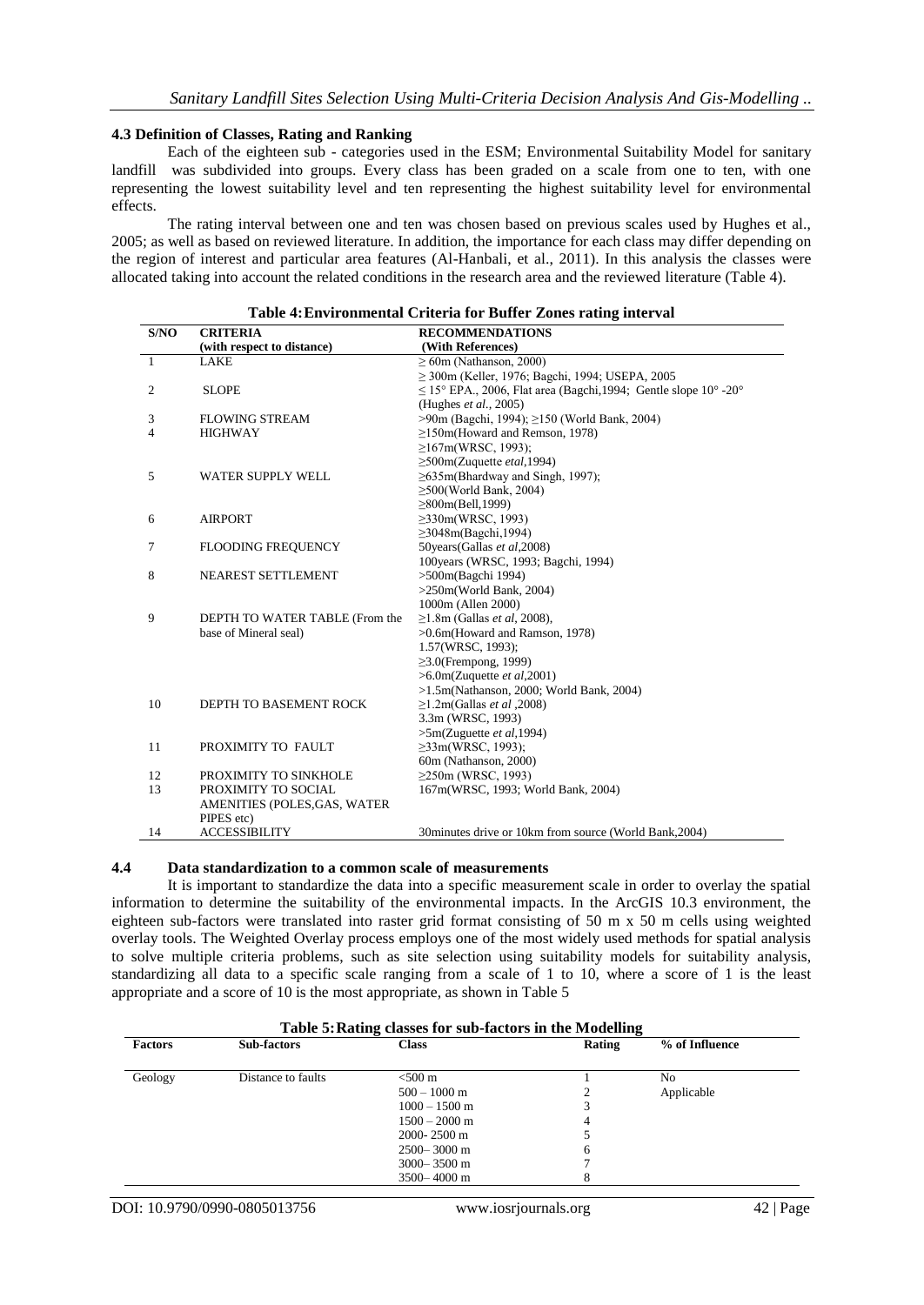|                   |                           | 4000-4500 m                    | 9                |            |
|-------------------|---------------------------|--------------------------------|------------------|------------|
|                   |                           | $>4500$ m                      | 10               |            |
|                   | Porosity of Rock          | Highly weathered rock          | $\mathbf{1}$     |            |
|                   |                           | Moderately weathered rockFresh | 5                |            |
|                   |                           | rock                           | 10               |            |
| Geotechnical/Soil | Type of Soil              | No soil                        | $\mathbf{1}$     | 20         |
|                   |                           | Peat                           | $\mathfrak{2}$   |            |
|                   |                           | Gravel                         | 3                |            |
|                   |                           | Gravely sand                   | $\overline{4}$   |            |
|                   |                           |                                | 5                |            |
|                   |                           | Sand                           |                  |            |
|                   |                           | Loamy sand                     | 6                |            |
|                   |                           | Sandy clay                     | $\tau$           |            |
|                   |                           | Silty clay                     | $\,8\,$          |            |
|                   |                           | Clay                           | 10               |            |
| Water Resources   | Rivers and Stream         | $<$ 500 $m$                    | $\mathbf{1}$     | 22         |
|                   |                           | $500 - 1000$ m                 | $\mathfrak{2}$   |            |
| Surface           |                           | $1000 - 1500$ m                | 3                |            |
|                   |                           | $1500 - 2000$ m                | $\overline{4}$   |            |
|                   |                           | 2000-2500 m                    | 5                |            |
|                   |                           | 2500-3000 m                    | 6                |            |
|                   |                           |                                |                  |            |
|                   |                           | 3000-3500 m                    | 7                |            |
|                   |                           | 3500-4000 m                    | $\,8$            |            |
|                   |                           | 4000-4500 m                    | 9                |            |
|                   |                           | $>4500 \text{ m}$              | 10               |            |
| Water Resources   | Water Body: Lake, Dam and | $<$ 500 $m$                    | $\mathbf{1}$     | 21         |
|                   | other man made water      | $500 - 1000$ m                 | $\boldsymbol{2}$ |            |
| Underground/      |                           | $1000 - 1500$ m                | 3                |            |
| Geophysical       |                           | $1500 - 2000$ m                | $\overline{4}$   |            |
| survey            |                           | 2000-2500 m                    | 5                |            |
|                   |                           |                                |                  |            |
|                   |                           | $2500 - 3000$ m                | 6                |            |
|                   |                           | $3000 - 3500$ m                | 7                |            |
|                   |                           | 3500-4000 m                    | 8                |            |
|                   |                           | 4000-4500 m                    | 9                |            |
|                   |                           | $>4500$ m                      | 10               |            |
|                   | Depth to rock             | 1 <sub>m</sub>                 | $\mathbf{1}$     | 20         |
|                   |                           | 2m                             | $\mathfrak{2}$   |            |
|                   |                           | 3m                             | 3                |            |
|                   |                           | 4m                             | $\overline{4}$   |            |
|                   |                           | 5m                             | 5                |            |
|                   |                           |                                | 6                |            |
|                   |                           | 6m                             |                  |            |
|                   |                           | 7 <sub>m</sub>                 | 7                |            |
|                   |                           | 8 <sub>m</sub>                 | $\,8$            |            |
|                   |                           | 9m                             | 9                |            |
|                   |                           | 10 <sub>m</sub>                | 10               |            |
|                   | Aquifer                   | High                           | $\overline{2}$   |            |
|                   | Vulnerability             | Medium                         | 6                |            |
|                   |                           | Low                            | 10               |            |
| Land use          | Road/High way             | $<$ 300 $m$                    | $\overline{4}$   | 3          |
|                   |                           |                                | $10\,$           |            |
|                   |                           | $>\!\!300m$                    |                  |            |
|                   |                           |                                |                  |            |
|                   | Built up Area             | $<$ 300 $m$                    | $\mathbf{1}$     | $10\,$     |
|                   |                           | 500m                           | $\sqrt{2}$       |            |
|                   |                           | $700\mathrm{m}$                | 3                |            |
|                   |                           | 900m                           | $\overline{4}$   |            |
|                   |                           | 1000m                          | $\sqrt{5}$       |            |
|                   |                           | 1200m                          | 6                |            |
|                   |                           | 1400m                          | 7                |            |
|                   |                           | 1600m                          | $\,8$            |            |
|                   |                           | 1800m                          | 9                |            |
|                   |                           |                                |                  |            |
|                   |                           | ${>}2000m$                     | 10               |            |
| Slope             | Elevation                 | $<\!\!2^\circ$                 | 10               | $\sqrt{4}$ |
|                   |                           | $4^{\circ}$                    | $\overline{9}$   |            |
|                   |                           | $6^{\circ}$                    | $\,8\,$          |            |
|                   |                           | $8^{\circ}$                    | 7                |            |
|                   |                           | $10^{\circ}$                   | 6                |            |
|                   |                           | $12^{\circ}$                   | 5                |            |
|                   |                           | $14^{\circ}$                   | $\overline{4}$   |            |
|                   |                           | $16^{\circ}$                   |                  |            |
|                   |                           |                                | 3                |            |
|                   |                           | $18^\circ$                     | $\sqrt{2}$       |            |
|                   |                           | ${>}20^{\circ}$                | $\mathbf{1}$     |            |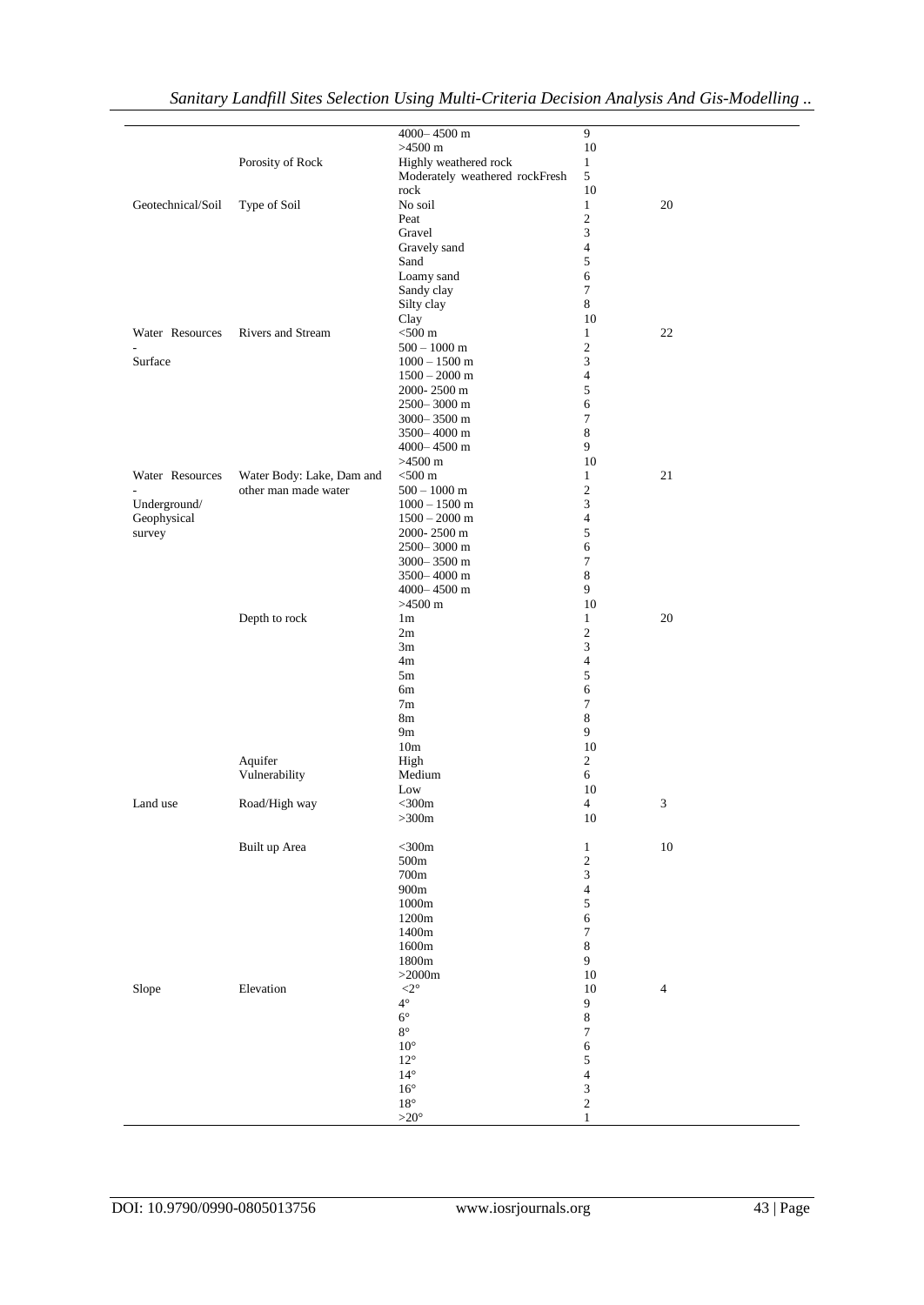#### **4.5 Criteria weight assignment using AHP**

A collection of six landfill site selection criteria was established through review of literature when considering economic, social and environmental factors; each of the six sub - criteria included in the ESM: Environment Suitability Model was divided into classes for sanitary landfills. Every class has been scored on a scale from one to ten, with one representing the lowest suitability level and ten representing the highest suitability level for environmental effects.

Weighting is a process for expressing the relative significance using raster data. Giving equal consideration to all the parameters whatever their relative value is usually unsatisfactory. Yet because these are common standards, fair prioritization of them is difficult. Consequently, the Analytical Hierarchy Process (AHP) was used as a site selection method in this study; AHP offers more reliable and good relational representation of different parameters. This mathematical process provided information on relative value and the integration of knowledge (including accuracy checking) and prioritized all alternatives in terms of their overall choice.

The weights of a particular criterion are built up by ranking them on a scale of 1 to 10 and assigned value of zero for restrained cells which could not take part for final selection on the basis of their significance and suitability. Each input raster is weighted according to its significant. The weight is a relative percentage, and the sum of the percent influence weights must equal  $100 (20+20+4+10+3+22+21= 100)$  as shown in Table 6

The development of a Pairwise comparison matrix and the derivation of weights in this study were carried out as shown in table 7. First, the AHP technique was applied to the factors in the parameters, and afterwards the global weighting for each sub-factor was derived by multiplying those two outcomes.

| S/N          | Layer/Sub layers          | Ranking          | Weight (%) |  |
|--------------|---------------------------|------------------|------------|--|
| $\mathbf{1}$ | Surface water body        |                  |            |  |
|              | $\leq$ 200m               | $\mathbf{1}$     | 43         |  |
|              | $>200m$                   | 10               |            |  |
| 2            | Slop                      |                  |            |  |
|              | $\leq 10$                 | 10               | 4          |  |
|              | $\leq$ 20                 | 5                |            |  |
| 3            | Roads                     |                  |            |  |
|              | $\leq 300m$               | 5                | 3          |  |
|              | >300m                     | 10               |            |  |
| 4            | Depth to water table      |                  |            |  |
|              | $\leq$ 5                  | $\mathbf{1}$     | 20         |  |
|              | >5                        | 10               |            |  |
| 5            | Settlements               |                  | 10         |  |
|              | Water body/River land     | 1                |            |  |
|              | Built up area             | $\overline{c}$   |            |  |
|              | Park                      | 3                |            |  |
|              | Cultivated land           | $\overline{4}$   |            |  |
|              | Open/Barren land          | 10               |            |  |
| 6            | Soil                      |                  |            |  |
|              |                           |                  | 20         |  |
|              | River Bed/Restricted Area | $\boldsymbol{0}$ |            |  |
|              |                           | $\mathbf{1}$     |            |  |
|              | Urban Area (No Soil)      |                  |            |  |
|              |                           | $\overline{c}$   |            |  |
|              | Loamy Sand                |                  |            |  |
|              |                           | 3                |            |  |
|              | Silt Loam                 |                  |            |  |
|              |                           | 4                |            |  |
|              | Silty Clay Loam           |                  |            |  |
|              |                           | 5                |            |  |
|              | Loams/ Clay Loam          |                  |            |  |
|              | clay                      | 10               |            |  |

#### **Table 6: AHP Ranking and weighting for each criteria used for Geo-Spatial Modelling**

### **Table 7: Pairwise comparison matrix, ranking, and weights for factors in the ESM for Sanitary Landfill**

| Factors (CR2.1%)             |     |     |     | $\sigma$ | Rank | Weight |
|------------------------------|-----|-----|-----|----------|------|--------|
|                              |     |     |     |          |      | (% )   |
| Road & Highway               |     |     |     |          |      | 5.6    |
| Geotechnical/Soil            |     |     |     |          |      | 17.9   |
| Built-up area                | 1/2 |     |     |          |      | 10.4   |
| Surface Water                |     |     |     |          |      | 26.0   |
| Underground Water/Geophysics |     |     |     |          |      | 26.0   |
| Slope                        |     | 1/2 | 1/2 |          |      | 14.1   |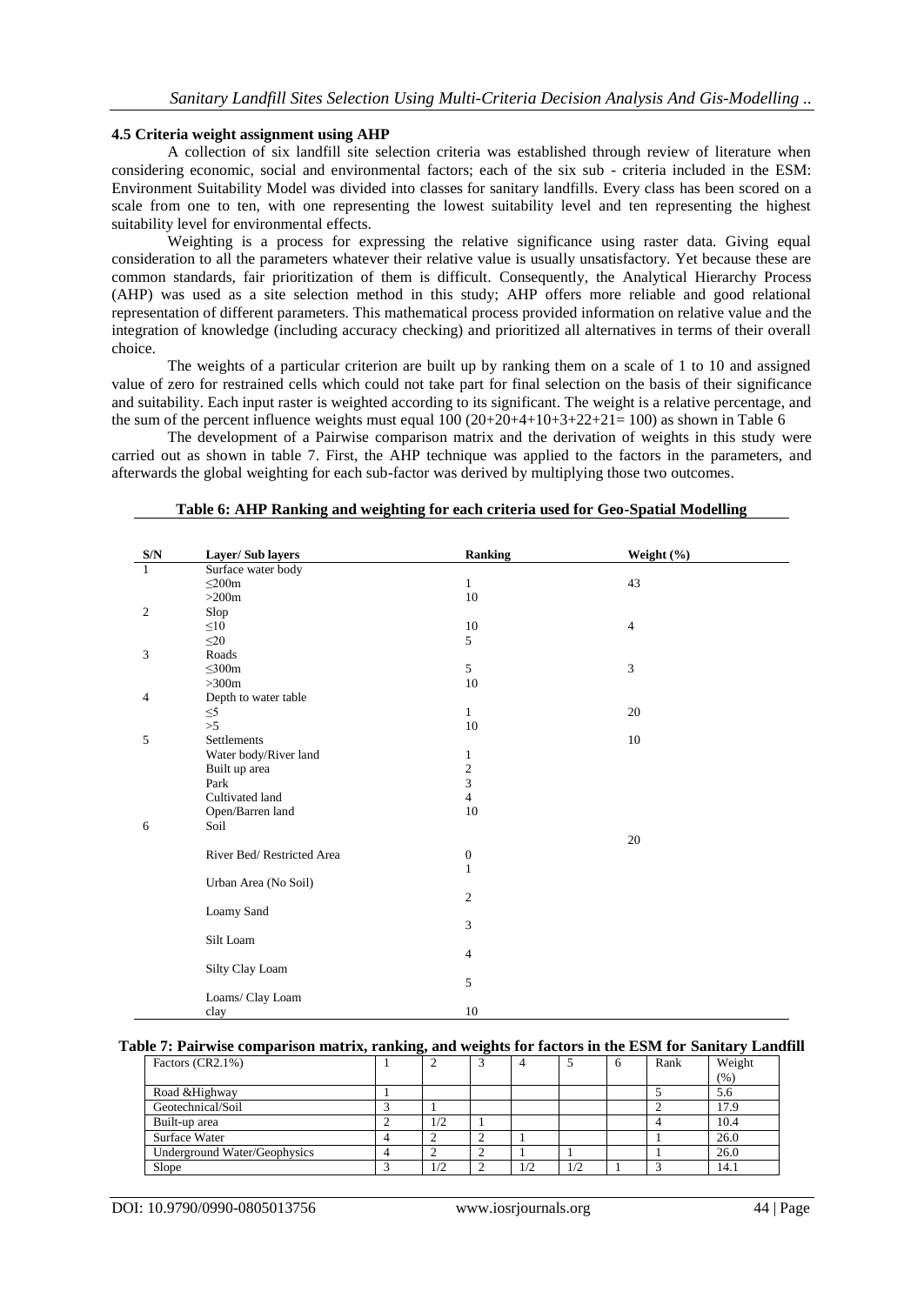### **4.6 Weight linear combination method**

The Environmental Impact Suitability Model for sanitary landfill in part of south-west Nigeria was developed using a Weight Linear Combination method with (Equation) after evaluating the accuracy of the pairwise comparisons for factors and sub-factors.

 $S = \sum i^n_{i=1}W_i x_i$ 

In this equation, S is the final score of the ESM, Wi is the weight of the sub factor and Xi is the factor I standardized class ranking. Since the amount of weight for factor I is a production of Wi and Xi for each subfactor, the Wi is restricted to one, while Xi ranges from zero to ten, and the final cumulative value is provided on that scale.

For each raster cell, therefore, the final score of the EISM was obtained as a sum of the ranking products allocated for each class. The findings were divided into three environmental suitability groups for sanitary landfill: Not suitable (S1) Moderately suitable (S2) and most suitable (S3) as shown in table 8.

| <b>Categories</b>           | Value    |
|-----------------------------|----------|
| Not Suitability (S1)        | 0-4      |
| Moderately Suitability (S2) | $4 - 7$  |
| Most Suitability (S3)       | $7 - 10$ |

## **Table 8 - ESM categories for Sanitary Landfill**

#### **V. Results And Discussion**

Given that the selection process for landfill sites relies on a number of rules, regulations and considerations, vast quantities of spatial data should be analyzed and processed. GIS is widely used to address this challenge in choosing suitable landfill sites (Allen et al., 2002)

(Siddiqui et al., 1996) authored a methodology for finding best landfill sites by combining GIS and Analytical Hierarchy Process (AHP), this process is called Geospatial-AHP.

Based on the multiple criteria evaluation and the Analytical Hierarchy Method for locating sanitary landfills, the Analytical Hierarchy Process (AHP) is incorporated into a raster-based geographic information system using model builders in the ArchGIS setting. Models are typified as sets of spatial processes, as shown in Figure 4, such as buffer, slope, euclidean distance, rasterization, classification, and reclassification and overlay. Reclassification of soil from 1 (the least appropriate) to 10 (the most appropriate), this rating is based on defined environmental standards. The performance model results are shown in Figures 5 through 21.

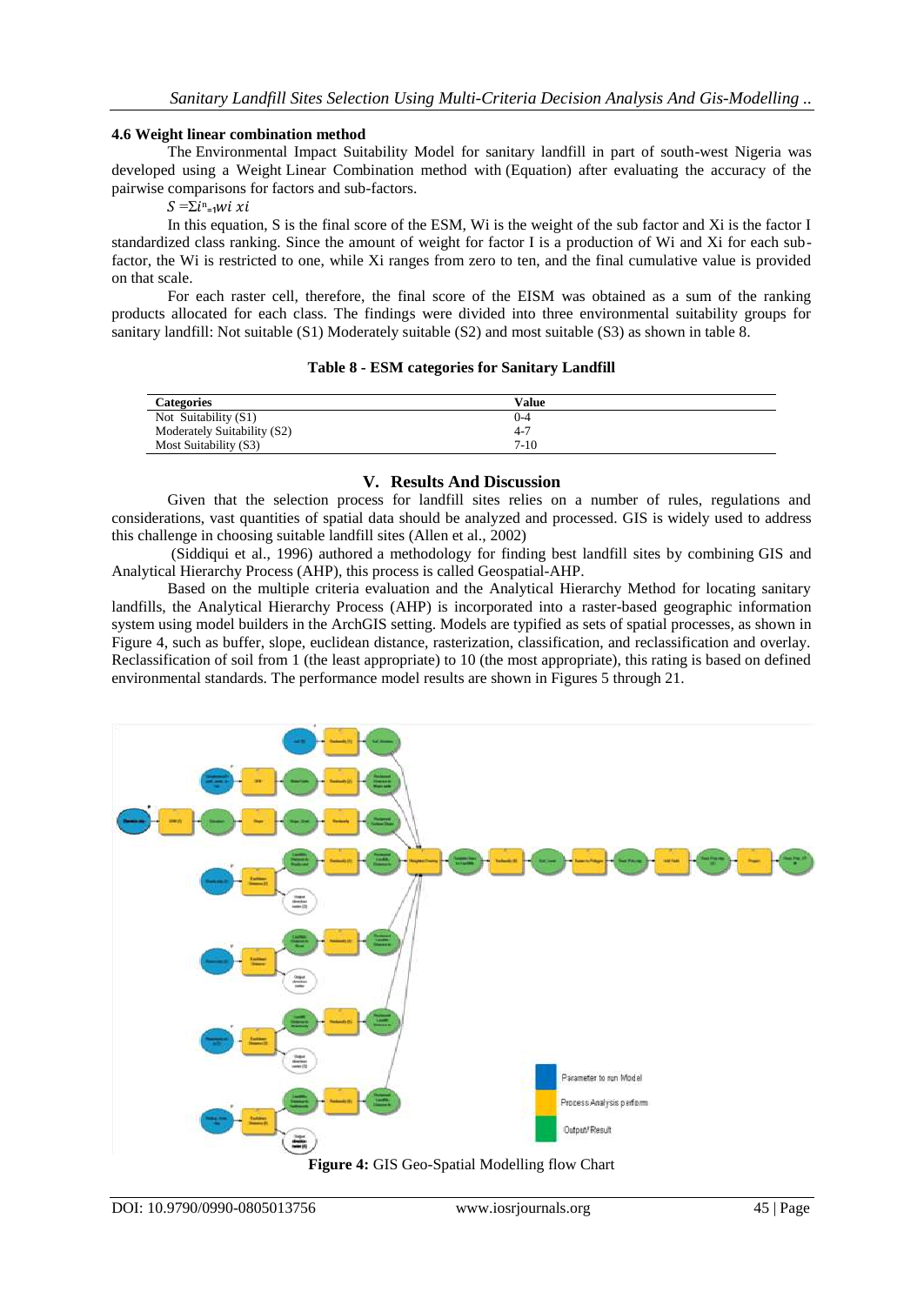## **5.1. Soil Map**

There were four types of soils in the study area: Gravel, Sand, Silt and Clay from site investigation carried out and existent soil data of the area, figure 5 show distribution of different soil types in the area. The map of the exploratory soil of the region (scale of 1:500,000) was scanned in polygon form to prepare the layer for the "types of soil."



**Figure 5:** Model showing the Soil Map

## **5.2 Model shows the Soil Reclassification based on their Suitability Level**

The soil was reclassified as shown in figure 6 based on the environmental criteria for buffer zone rating interval of 1-10 for checking the suitability level based on the class interval (No soil-1, Peat-2, Gravel-3, Sand-4, Silt-6 and clay-10). The model shows locations that are not suitable, moderately suitable and most suitable.



**Figure 6:** Model shows Soil Reclassified based on their Suitability Level

## **5.3 Model showing the Watertable IDW Interpolation**

The model map in figure 7 was produced from geophysical data of the study area and IKONOS imagery, the model map shows depth to water table of any location within the boundary of the area.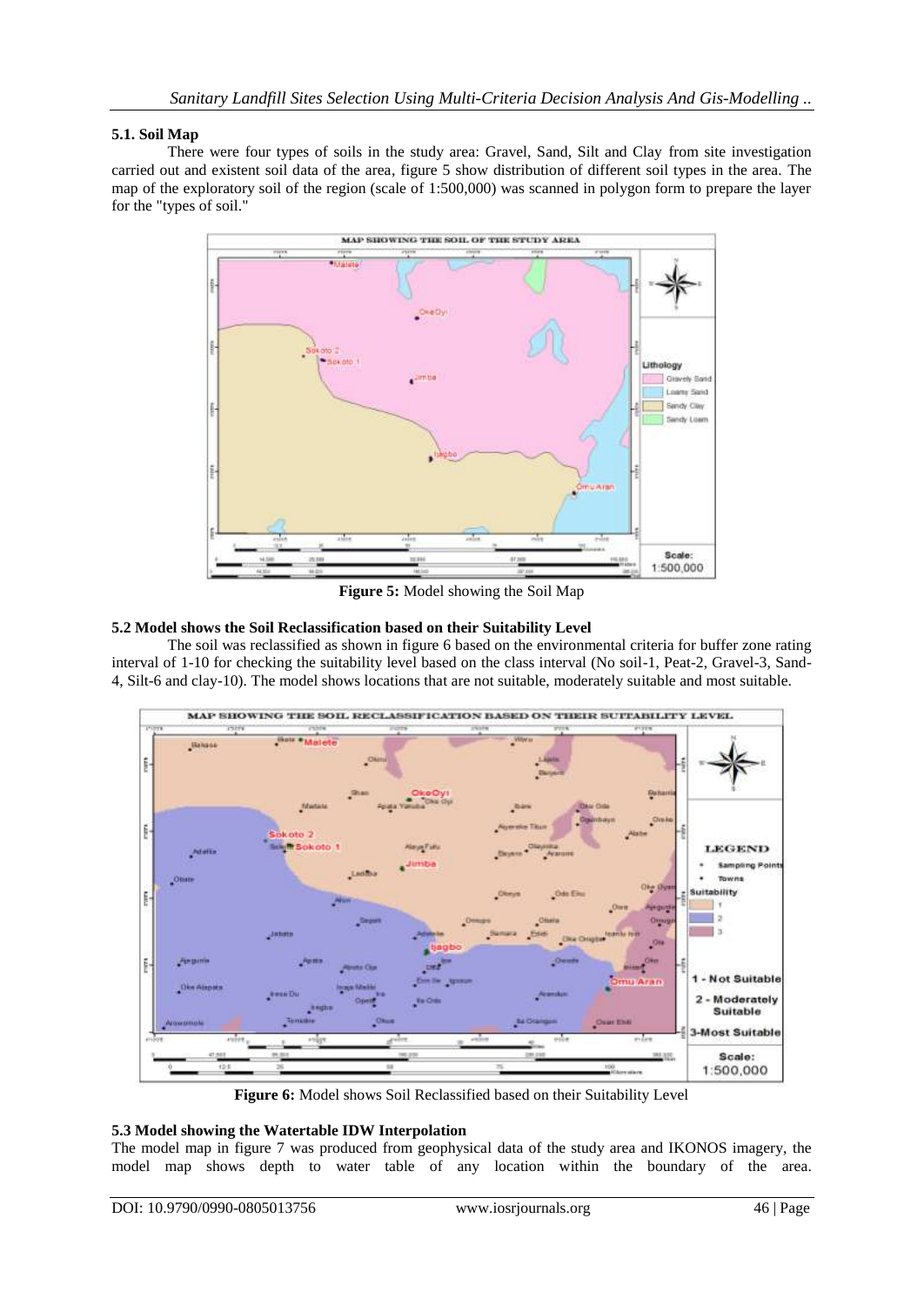

**Figure 7:** Model Map shows the Watertable IDW Interpolation

## **5.4 Model showing the watertable Reclassification based on their Suitability Level**

The depth to watertable was reclassified as shown in figure 8 based on environmental criteria for buffer zone rating interval of 1-10 to check for the suitability level base on the class interval (1m, 2m, 3m, 4m, 5m, 6m, 7m, 8m, 9m and 10m) depth to water should be>6.0m according to Zuquette *et al*, 2005. The model shows locations that are not suitable, moderately suitable and most suitable.



**Figure 8:** Model Map shows watertable Reclassified based on their Suitability Level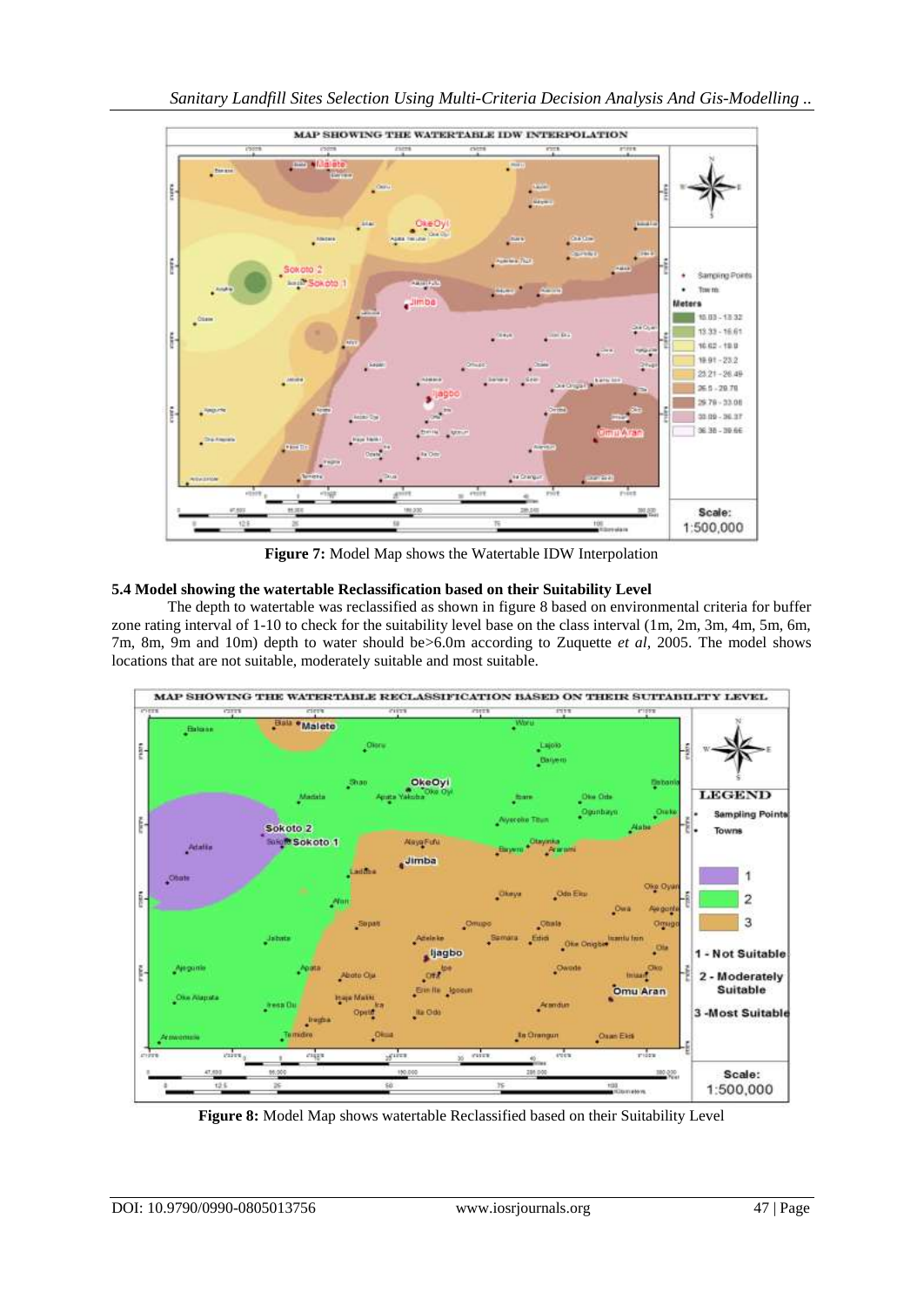## **5.5 Model showing Landfills distance to Water-body**

The model map in figure 9 was produced from IKONOS imagery data; the model map shows distance to water body of any location within the boundary of the study area.



**Figure 9:** Model Map shows Landfills Euclidean distance to Waterbody

## **5.6 Model showing Reclassified Landfills distance to Waterbody**

The distance to waterbody was reclassified as shown in figure 10 based on environmental criteria for buffer zone rating interval of 1-10 to check for the suitability level base on the class interval (500 – 1000m, 1000 – 1500m, 1500 – 2000m, 2000- 2500m, 2500– 3000m, 3000– 3500m, 3500– 4000m, 4000– 4500m, >4500m), distance to water body should be ≥ 300m according to Keller, 1976; Bagchi, 1994; USEPA, 2005. The model shows locations that are not suitable, moderately suitable and most suitable within the study area.



**Figure 10:** Model Map shows Reclassified Landfills distance to Waterbody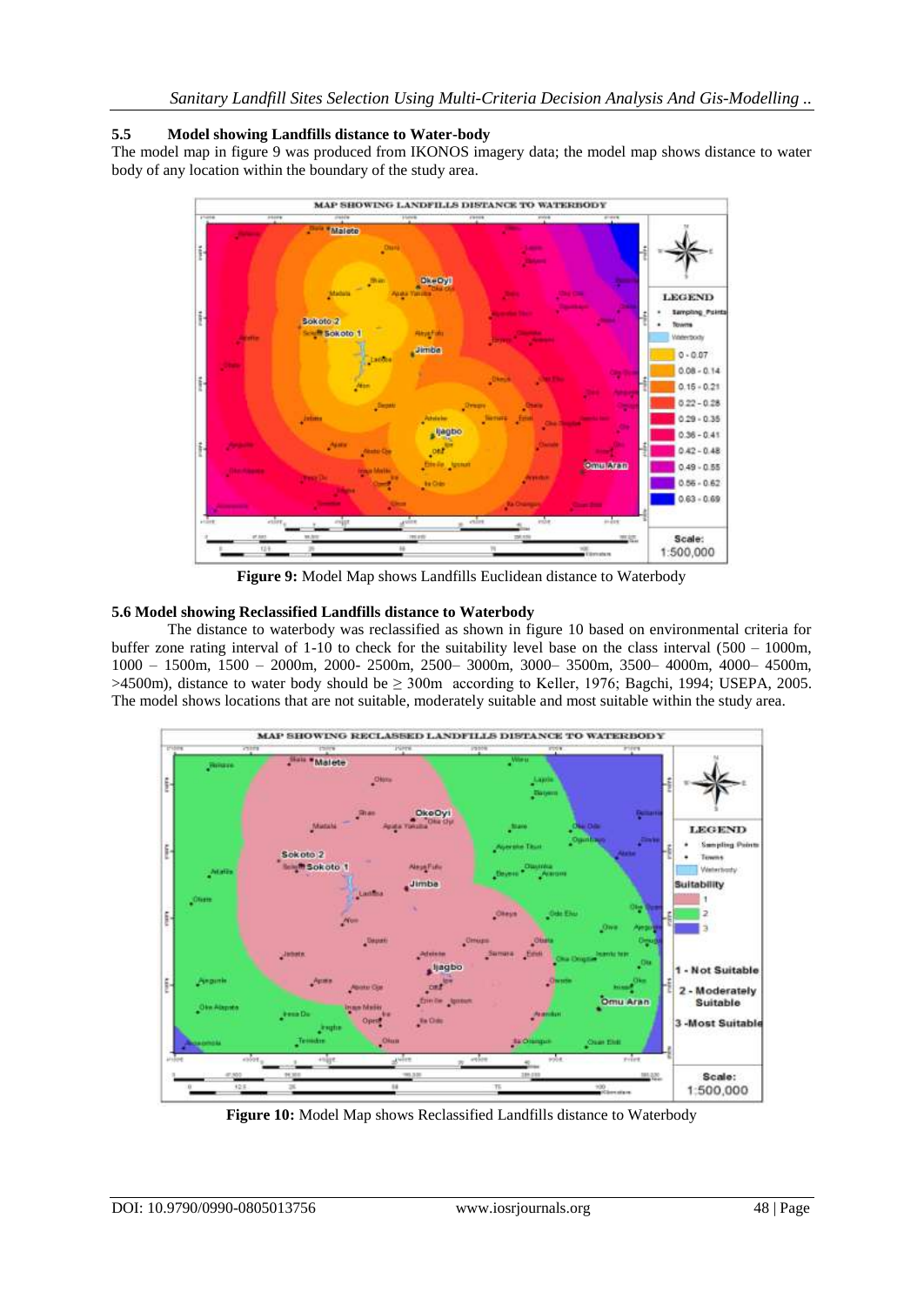## **5.7 Map showing Elevation Generated using ASTER 3D**

The map in figure 11 was generated from ASTER with resolution of 30m using field data; the map shows elevation of any location within the boundary of the study area.



**Figure 11:** Map shows Elevation Generated using ASTER 3D

## **5.8 3D Model showing Elevation Generated using ASTER 3D**

The map in figure 12 was generated from ASTER; the map shows elevation of any location within the boundary of the study area in 3D.



**Figure 12:** 3D Model shows Elevation Generated using ASTER 3D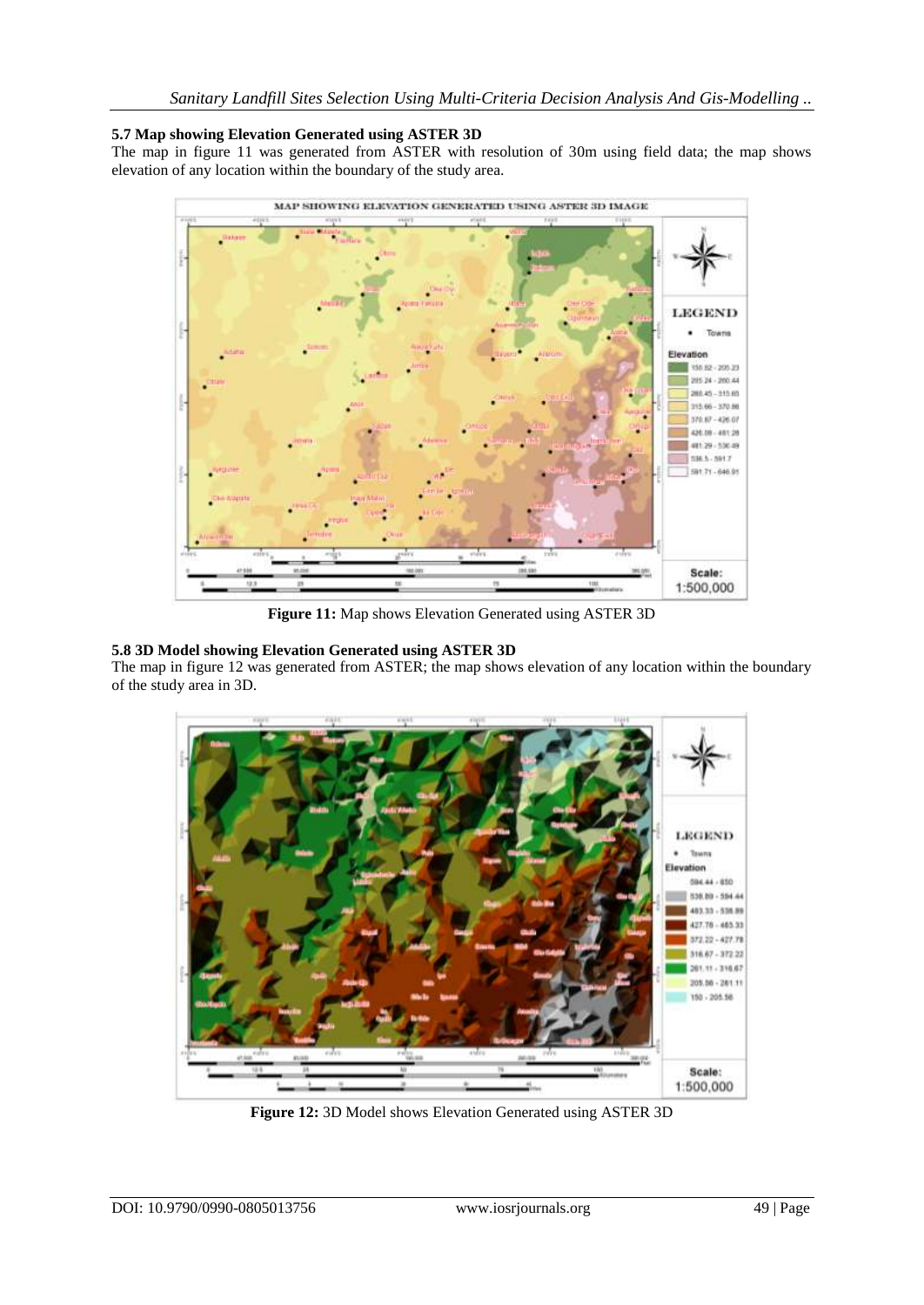### **5.9 Model Map showing Slope Grids Generated using ASTER 3D Image**

The slope layer shown in figure 13 was extracted in GIS environment from the ASTER 3D layer. Nine distinct groups are defined, taking into account slope percentage. The higher the slope's value scales, the lower the land's suitability for landfill decreases. Digital Elevation Model (DEM) was used to produce slope map. In the study area the distribution of slope values varies from 0 to 80 °.



**Figure 13:** Model Map shows Slope Grids Generated using ASTER 3D

## **5.10 Model showing Slope Reclassification based on their Suitability Level**

The slope was reclassified as shown in figure 14 based on the environmental criteria for buffer zone rating interval of 1-10 for checking the suitability level based on the class interval  $( $2^\circ$ ,  $4^\circ$ ,  $6^\circ$ ,  $8^\circ$ ,  $10^\circ$ ,  $12^\circ$ ,  $14^\circ$ ,$  $16^\circ$ ,  $18^\circ$ ,  $20^\circ$ )

There are several recommendations in literature on slope. As described by Allen (2000) and Oweis et al. (1990) and applied in this work, for a landfill location areas with slopes greater than 15 ° should be avoided, too steep a slope would make it difficult to construct and maintain and too flat a slope would impair the drainage of the runoff. High slopes can favour leaching drainage to flat areas and ground water, and cause pollution. Areas with a slope over 20 percent are not appropriate for landfill location (Leao et al., 2004).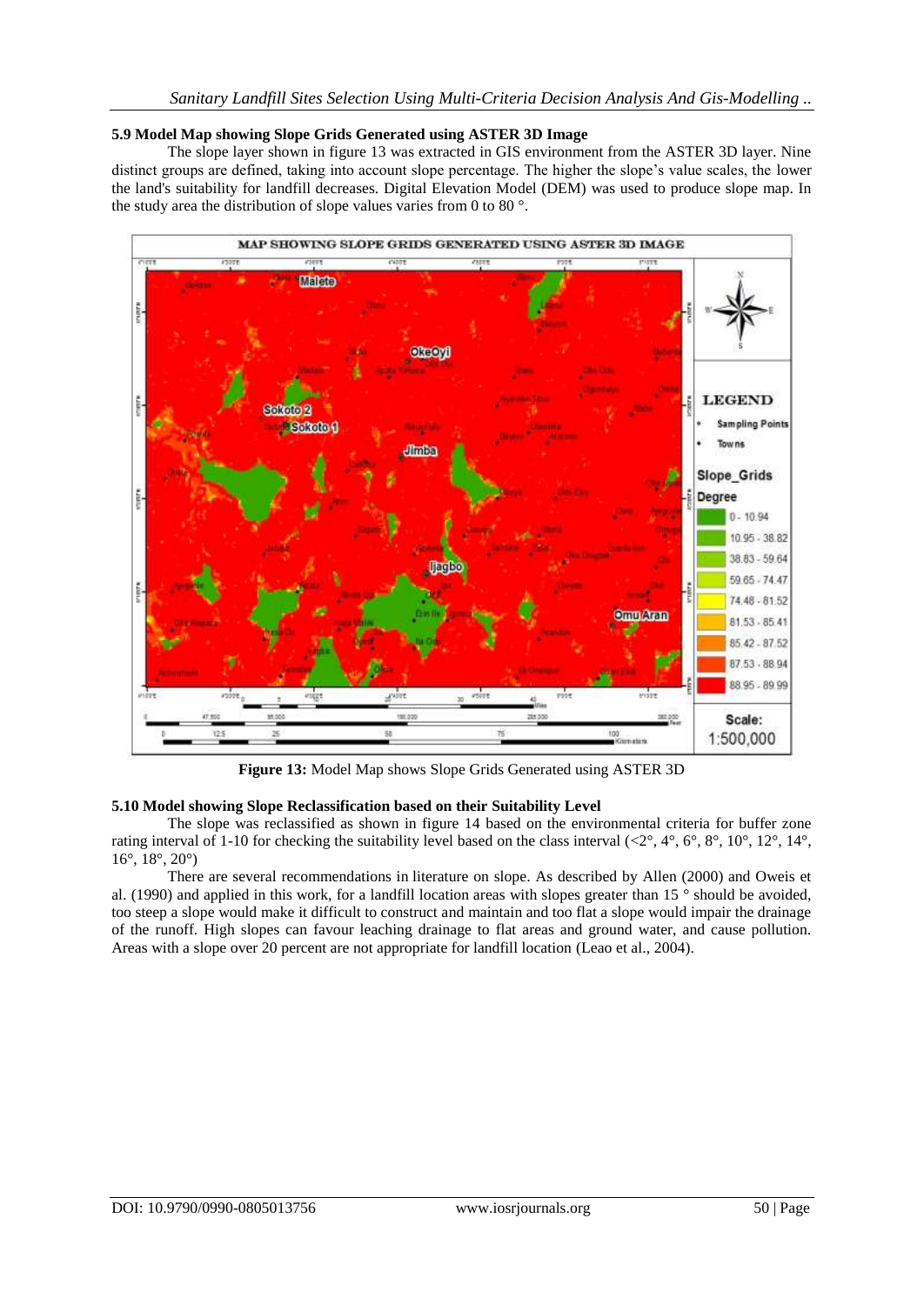

**Figure 14:** Model shows Slope Reclassified based on their Suitability Level

## **5.11 Model showing Landfills distance to Road and Highway**

The roads were digitized from the IKONOS image as shown in figure 15 and divided into two sections. First section comprises of major roads and the other smaller roads; this was done in order to apply unique buffer zone distances according to the significant of the roads.



**Figure15:** Model shows Landfills Euclidean distance to Roads

## **5.12 Model showing Reclassified Landfills distance to Roads and Highway**

Landfills distance to road was reclassified as shown in figure 16 based on the environmental criteria for buffer zone rating interval of 1-10 for checking the suitability level.

However according Allen (2000), the distance from major roads and highways should be obviated at more than 1 km. According to Allen (2000) the distance from major access roads should be less than 3 km.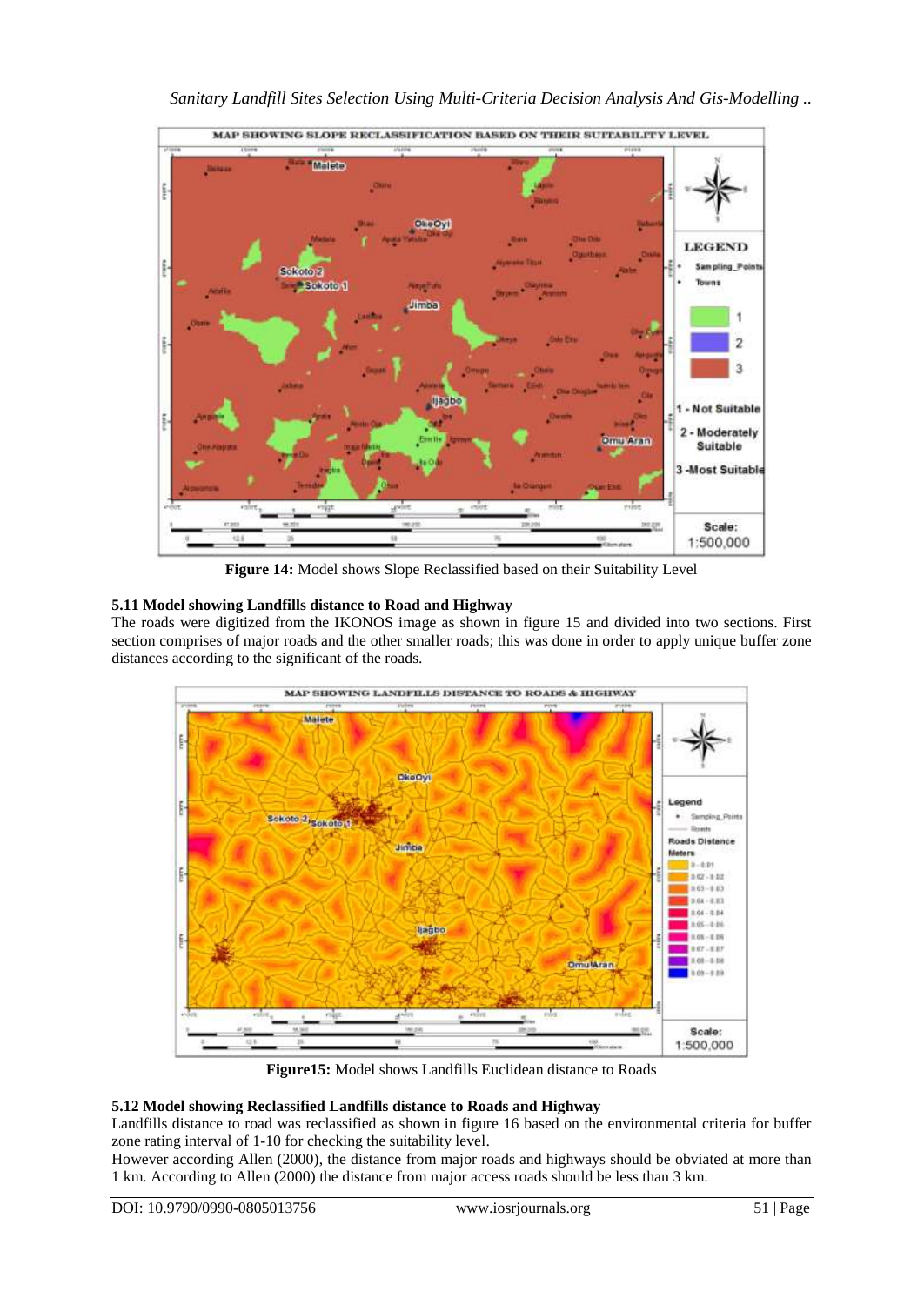

**Figure 16:** Model Map shows Reclassified Landfills distance to Roads

## **5.13 Model showing Landfills distance to Rivers**

The model map in figure 17 was produced from IKONOS imagery, the model map shows landfills distance to river of any location within the boundary of the study area.



**Figure17:** Model Maps Showing Landfills distance to Rivers

## **5.14 Model showing Reclassified Landfills distance to Rivers**

Landfills distance to river were reclassified as shown in figure 18 based on environmental criteria for buffer zone rating interval of 1-10 to check for the suitability level. This criterion has a significant impact with land adequacy to be used as landfill, there will be more preferences to be chosen for the farther lands from water bodies and river banks. A buffer zone higher than 1000 m is an appropriate distance from a river boundary to a landfill site for pollution protection (Yildirim, 2012). The model shows locations that are not suitable, moderately suitable and most suitable within the study area.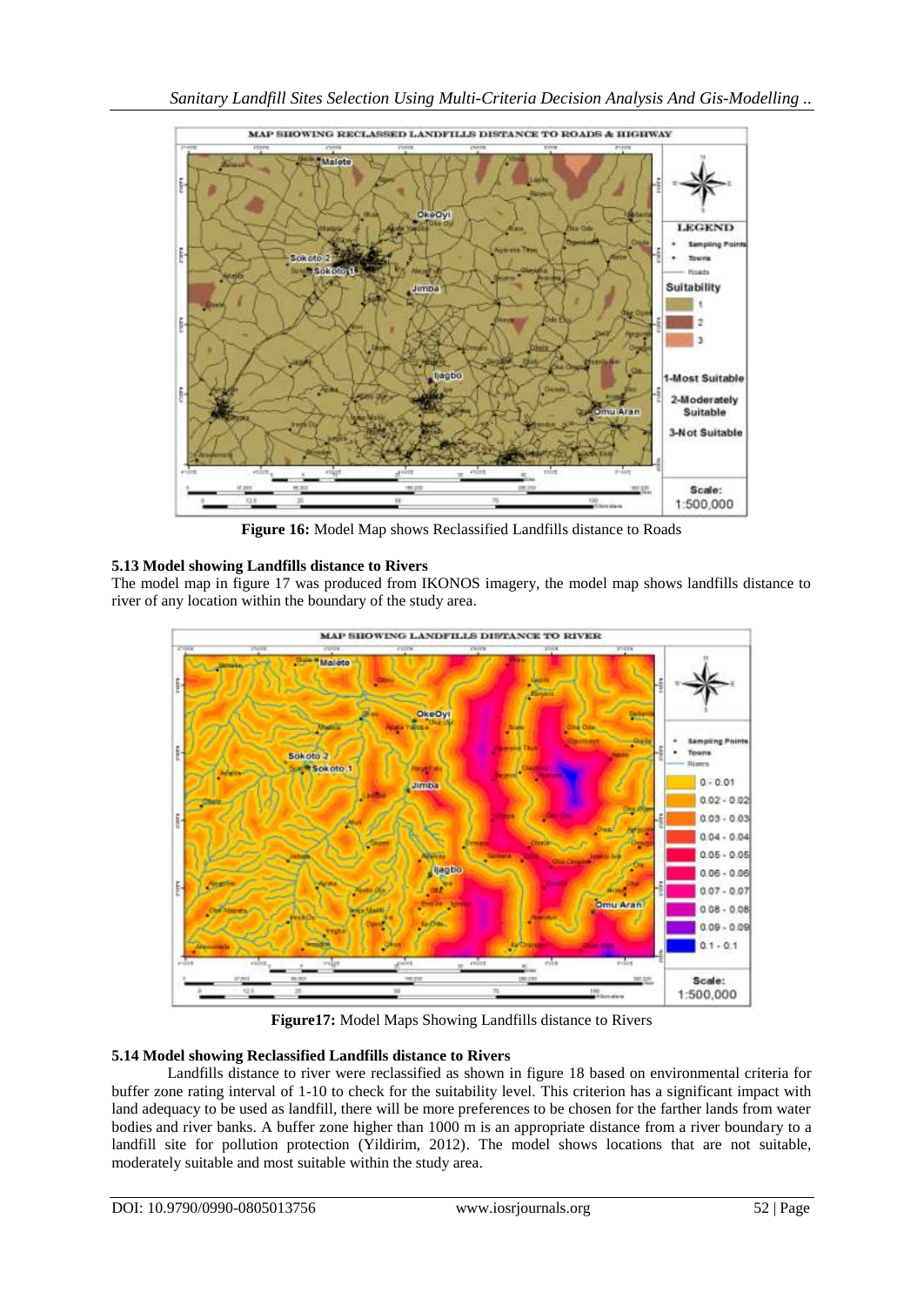

**Figure 18:** Model Map shows Reclassified Landfills distance to Rivers

## **5.15 Model showing Landfills distance to Settlement and Land use**

The model map in figure 19 was produced or digitized from IKONOS imagery, the model map shows landfills distance to settlement of any location within the boundary of the study area. In addition, future household and business growth in landfill site allocation was mooted. Separate zones are therefore ranked with increasing priority directly related to distance from built up areas as shown in figure 19



**Figure 19:** Model Map shows Landfills Euclidean distance to Settlement and Land use

## **5.16 Model showing Reclassified Landfills distance to Settlement and Landuse**

Landfills distance to settlement was reclassified as shown in figure 20 based on environmental criteria for buffer zone rating interval of 1-10 to check for the suitability level. However, safe distances from the residential areas are defined by literature review. According to Allen (2000), the distance from metropolitan areas should be at least 5 km and from secluded houses 500m to site a landfill site. Because of socialeconomic considerations the landfill site should be sited within 10 km of a large city (Serwan, et al, 1998).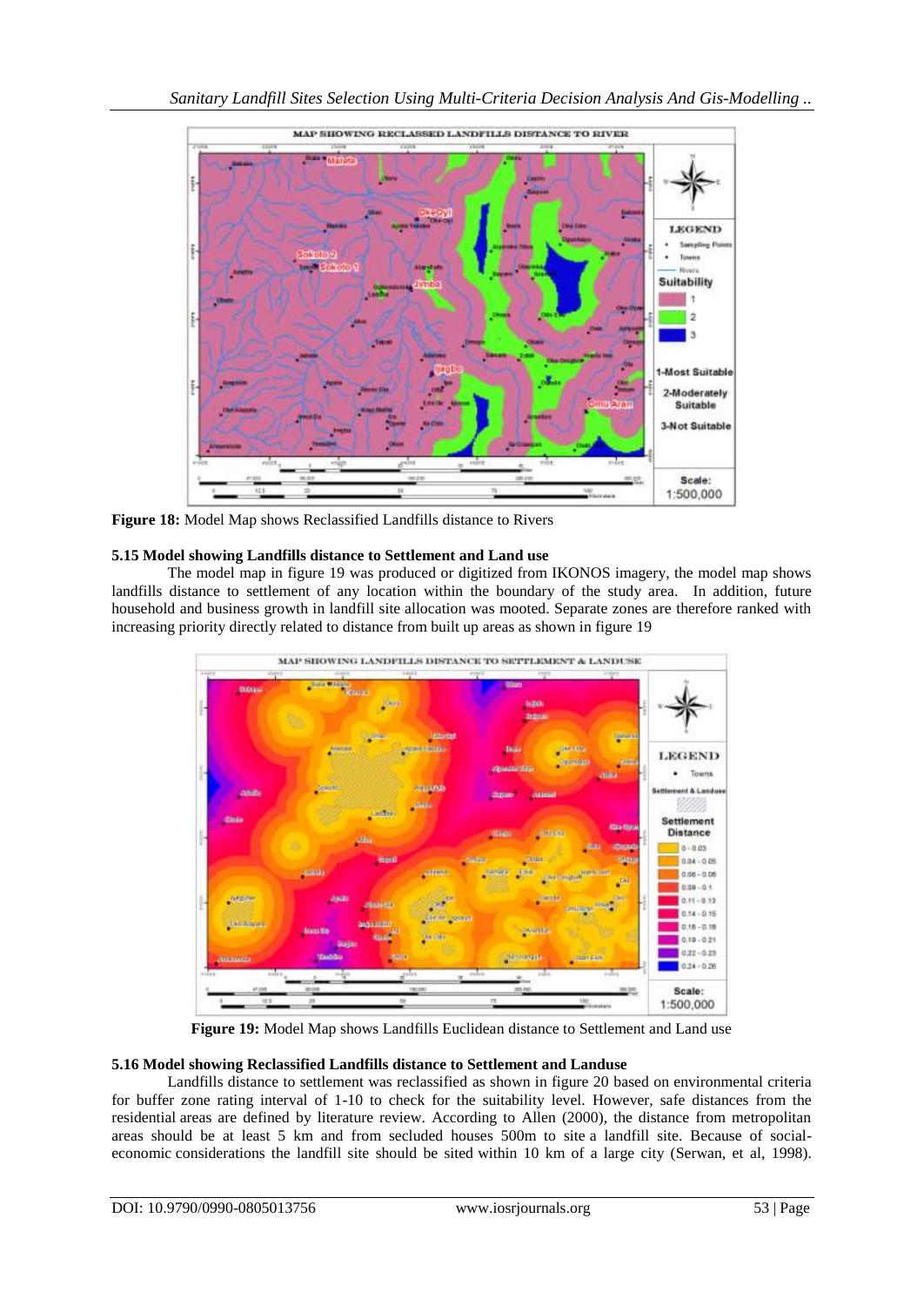Taking into account all the recommended safe distances in the literature, average distances for the areas are set as 5 km for urban centres and 1 km for towns.



**Figure 20:** Model Map showing Reclassified Landfills distance to Settlement and Landuse

### **5.17 Weighted Overlay using Analytic Hierarch Process (AHP)**

For solving multi -criteria issues such as site location and suitability models, the Weighted Overlay procedure applies one of the most frequently used methods for overlay analytics. Each of the general overlay analytics measures is followed in a weighted overlay evaluation. As with all overlays analyzes, the sanitary landfill problem was described in weighted overlay analysis, the model was split into sub-models, and the input layers were established.

Because the input criteria layers is in distinct numeric systems with different ranges, to integrate them in a single analysis, each cell for each criterion was reclassified into a common predilection scale such as 1 to 10, with 10 being the most preferable. An assigned preference on the common scale indicates the phenomenon's preference for the criterion. The predilection values are on a proportional scale. That is a predilection of 10 is twice as favoured as a predilection of 5.

The preference values were assigned proportional to each other within the layer but have the same interpretation between the layers. Each of the criteria in the weighted overlay evaluation may not be equal in importance. The criteria were more relevant on weight than the other criteria.

The final stage in the process of overlay analysis is to verify the model to ensure that what the model suggests is actually present at a location. The model was validated; sites were chosen as shown in figure 21.

#### **4.18 Model showing Landfills Site based on their Suitability Level**

The final suitability map for locating suitable sites for solid waste disposal sites are shown in figure 21; six raster layers were ranked for site suitability on a scale of 1 to 10. The weighted overlay outcomes were reclassified further to a scale of 1 to 3, the final result shows that an area of 1711.75sqkm is not suitable, 7214.63sqkm is moderately suitable and 1711.75sqkm is best suitable.

The summary of suitability level of the total study areas is shown in Table 7.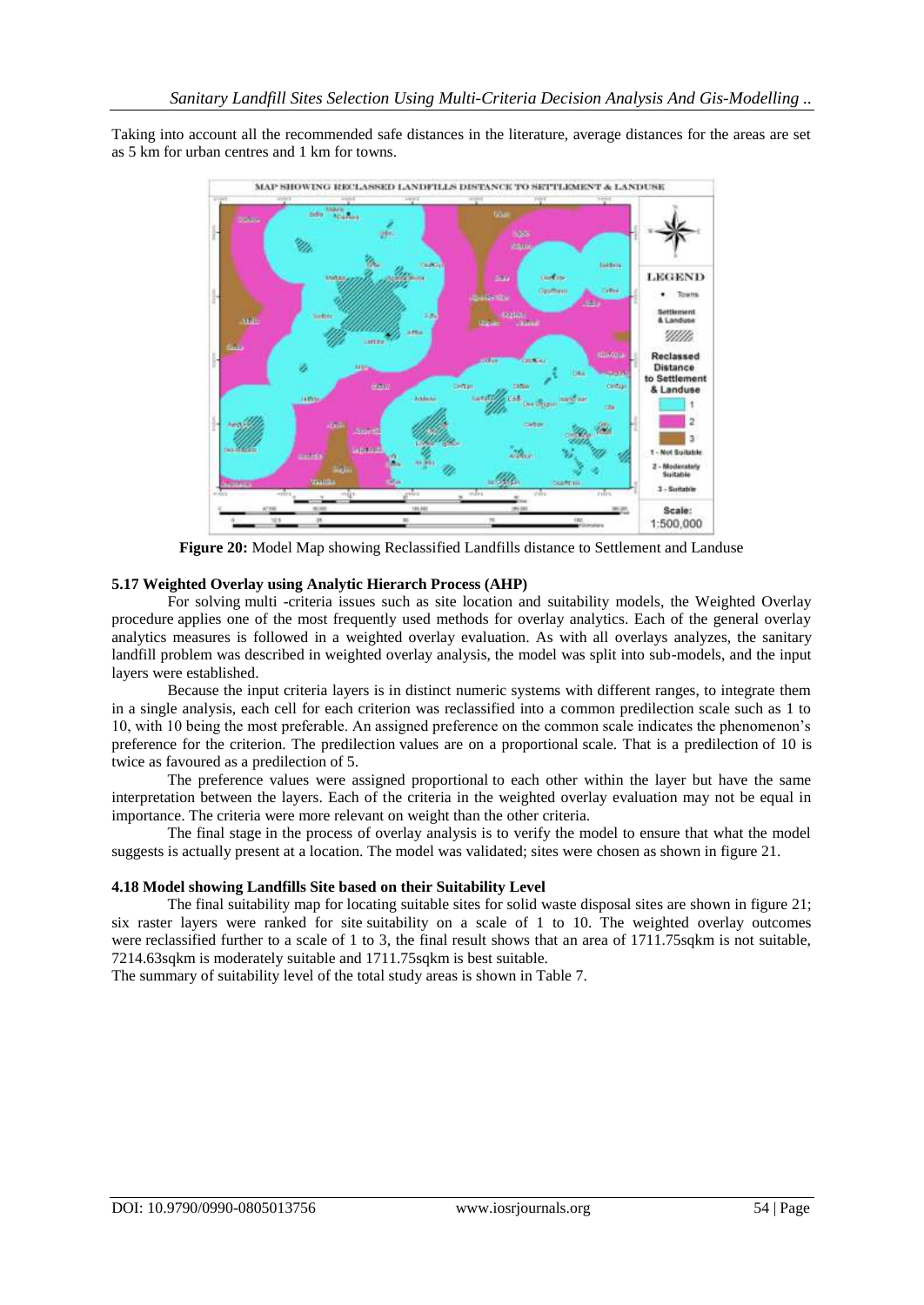

SHOWING LANDFILL SITE BASED ON THEIR SUITABILITY LEVEL

**Figure 21:** Model Map shows Landfills Site based on their Suitability Level

| S/N | <b>Site Name</b>              | Site No         | <b>Suitability Level</b><br>Area<br>Cover |
|-----|-------------------------------|-----------------|-------------------------------------------|
|     | Sokoto1                       | S1              | Not Suitable                              |
|     | Sokoto2                       | S <sub>2</sub>  | Moderately suitable                       |
| 3   | Malete                        | S <sub>3</sub>  | Moderately suitable                       |
|     | Oke Ovi                       | S 4             | Not suitable                              |
| 5   | Jimba                         | S <sub>5</sub>  | Moderately suitable                       |
| 6   | <b>Ijagbo</b>                 | S <sub>6</sub>  | Not suitable                              |
|     | Omu Aran                      | S <sub>7</sub>  | <b>Moderately Suitable</b>                |
| 8   | <b>Outside Research Scope</b> | $S_8$           | Suitable                                  |
| 9   | <b>Outside Research Scope</b> | S <sub>9</sub>  | Suitable                                  |
| 10  | <b>Outside Research Scope</b> | S <sub>10</sub> | Suitable                                  |
| 11  | <b>Outside Research Scope</b> | <b>S11</b>      | Suitable                                  |
| 12  | <b>Outside Research Scope</b> | <b>S</b> 11     | Suitable                                  |

#### **Table 9:Suitability Level Summary**

### **VI. Conclusions**

An Integration of remote sensing, geology and other environmental data was modelled with Environmental geospatial software in the ArcGIS 10.3 environment using Analytic Hierarch Process (AHP) and Weighted Linear Combination (WLC) using parameters such as distance from settlement, roads , highways, land-use, water source, river, water level, elevation , slope after geo-referencing, reclassification, weighting of criteria, data overlaid and finally suitability model map built to locate most suitable, moderately suitable and not suitable area. However, after completing the analysis process, in the category of "most suitable" on the final map in the study area, some sites were identified as most suitable landfill amongst several sites outside the scope of this research, four candidate sites were identified for moderately suitable landfill (Sokoto2, Malete, Jimba and Omuaran) amongst several sites within the scope of this research while three sites are not suitable (sokoto1, Ijagbo and Oke oyi). These sites were verified on the IKONOS satellite images (2017) to validate that these locations are suitable for landfill and satisfy the minimum requirements of the landfill sites.

#### **References**

[1]. Allen, A. R., 2002. Attenuation: A cost effective landfill strategy for developing countries, Proceedings of 9th Congress of the ınternational Association for Engineering Geology and the Environment, Durban, South Africa, 16-20 September 2002.

[2]. Allen, A.R., 2000. Containment landfills: The myth of sustainability. Journal of Engineering Geology. vol. 60, 13-19